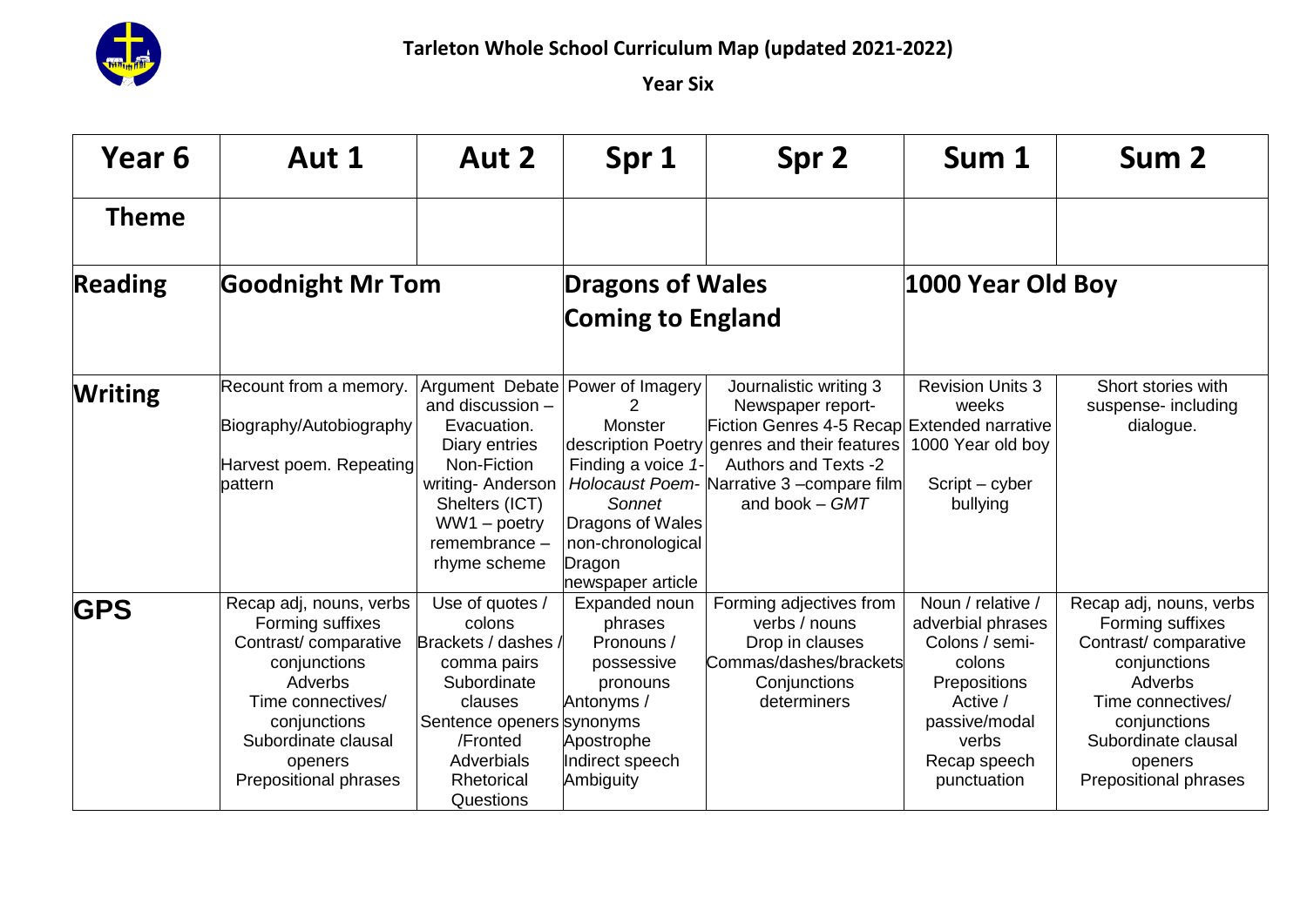

|              |                                               |                      |                 |                                               | Verb tense /         |  |
|--------------|-----------------------------------------------|----------------------|-----------------|-----------------------------------------------|----------------------|--|
|              |                                               |                      |                 |                                               | subjunctive          |  |
|              |                                               |                      |                 |                                               |                      |  |
|              |                                               |                      |                 |                                               |                      |  |
|              |                                               |                      |                 |                                               |                      |  |
|              |                                               |                      |                 |                                               |                      |  |
| <b>Maths</b> | Recap 4 rules and PV                          | Shape-reflection     | Recap PV        | Area of parallelograms/                       | Translate shapes     |  |
|              | Multiply and div by                           | Strategies for       | Measures-       | triangles using formula                       | Multiply and divide  |  |
|              | 10,100                                        | graphs               | conversion / PS | Decimals - partition                          | fractions            |  |
|              | Positive and negative                         | PS-Finding all       | Cube numbers    | /order / round / place on a                   | Ratio and            |  |
|              | numbers                                       | possibilities        | Fractions of    | number line                                   | proportion           |  |
|              | Partition/order Decimals   Angles- -drawing / |                      | amounts         | <b>SATS</b> style questions                   | Recap estimate /     |  |
|              | Square numbers, factors                       | measuring            | Fractions /     | Division by chunking                          | draw/ measure        |  |
|              | and prime numbers                             | Area- shapes with    | equivalence     | problems                                      | angles               |  |
|              | Shape / types of lines                        | holes / right angled | Interpret line  | Decimals – add / subtract/Missing angles on a |                      |  |
|              | Mental strategies                             | triangles            | graphs          | and x problems                                | line / round a point |  |
|              |                                               | Pictograms / bar     | Decimal         | Recap factors / prime                         | Recap percentages    |  |
|              |                                               | charts               | compliments     | numbers                                       | / fractions of       |  |
|              |                                               | Percentages and      | Area of unusual | Reflect in 4 quadrants /                      | amounts              |  |
|              |                                               | pie charts           | shapes /        | recap co-ordinates                            | Recap volume /       |  |
|              |                                               | Convert measures     |                 | Solve problems by                             | surface area         |  |
|              |                                               |                      |                 | working backwards                             |                      |  |
|              |                                               |                      |                 | Roman numerals                                |                      |  |
|              |                                               |                      |                 | Solve problems using                          |                      |  |
|              |                                               |                      |                 | algebra and formulae                          |                      |  |
|              |                                               |                      |                 | Add/ subtract fractions                       |                      |  |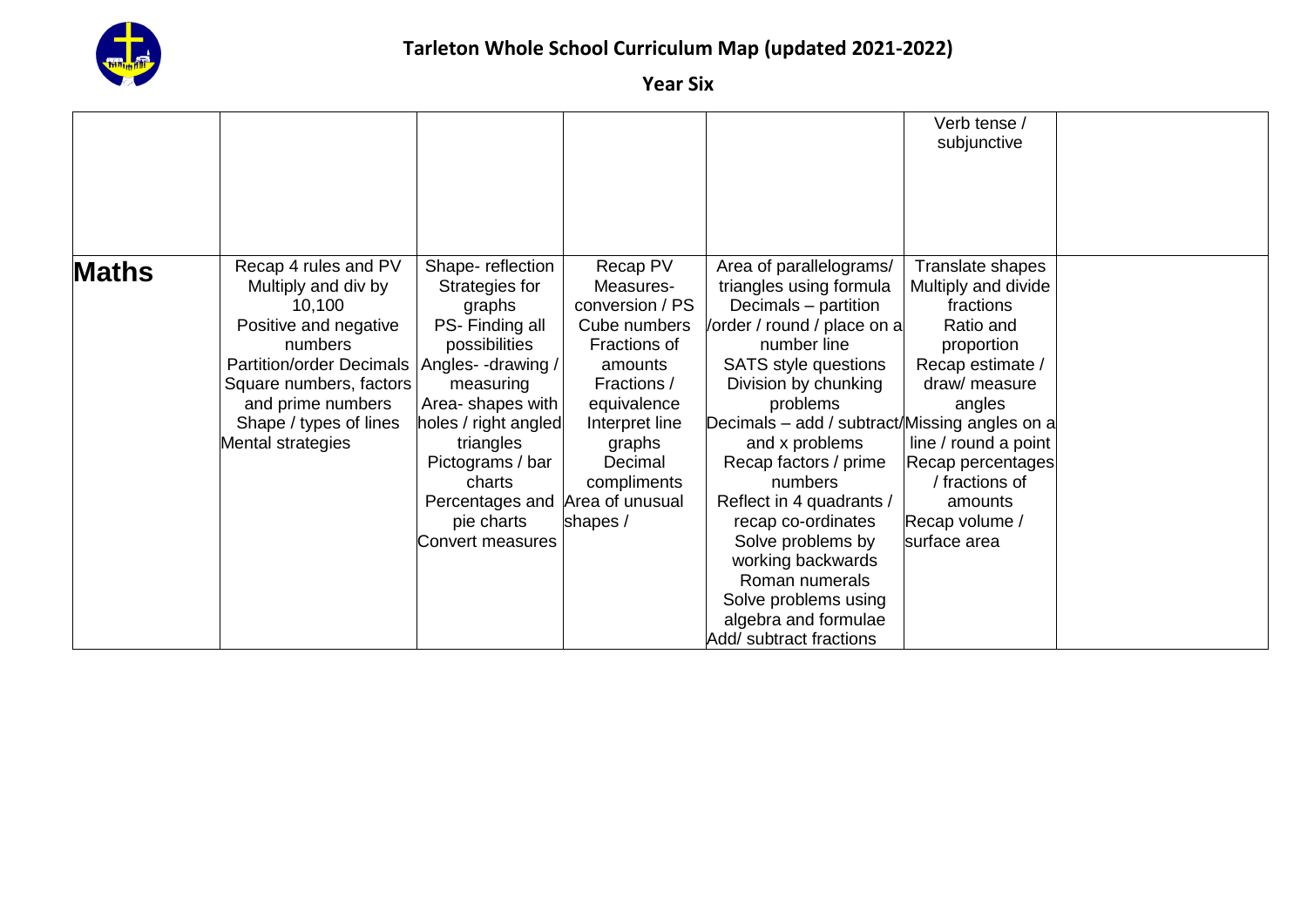

| <b>Science</b><br>Knowledge                    | <b>Evolution and</b><br>inheritance                                                                                                           | <b>Environment &amp;</b><br><b>Classification</b>                                                                            | <b>Animals / Health</b><br>– Exercise,<br><b>Health and the</b><br><b>Circulatory</b><br>$System -$                                                                       | Electricity -                                                                                                                                                | $Light -$                                                                                                                                                                                     |                                                                                                                                                                                                                                                                                                   |
|------------------------------------------------|-----------------------------------------------------------------------------------------------------------------------------------------------|------------------------------------------------------------------------------------------------------------------------------|---------------------------------------------------------------------------------------------------------------------------------------------------------------------------|--------------------------------------------------------------------------------------------------------------------------------------------------------------|-----------------------------------------------------------------------------------------------------------------------------------------------------------------------------------------------|---------------------------------------------------------------------------------------------------------------------------------------------------------------------------------------------------------------------------------------------------------------------------------------------------|
| <b>Science</b><br><b>Scientific</b><br>Enquiry | <b>Review: Explain</b><br>degree of trust in<br>results                                                                                       | <b>Review: Report</b><br>and present<br>findings using<br>appropriate<br>scientific language                                 | <b>Do:</b> Use test<br>result to make<br>predictions to set<br>up further<br>comparative and<br>fair tests                                                                | <b>Plan</b><br>a<br>enquiry to answer a measurements and<br>question,<br>recognising<br>controlling variables                                                | scientificDo: Take accurate<br>lrecords data on a<br>andgraph                                                                                                                                 |                                                                                                                                                                                                                                                                                                   |
| <b>Computing</b>                               | IT / DL - digital<br>research Research<br>and Multimedia<br>presentation/word<br>processing (WW2)<br><b>E</b> Safety<br><b>ICT capability</b> | IT - multimedia -<br><b>SOUND</b><br><b>Spreadsheets</b><br><b>E</b> Safety<br><b>ICT capability</b><br><b>Programming 1</b> | <b>Blogging (3)</b><br>weeks) and<br>collaboration /<br>networking<br><b>Blogging</b><br>(Communication<br>and Collaboration)<br><b>E</b> Safety<br><b>ICT capability</b> | CS-<br>computational<br>thinking<br>Handling data -<br>surveys<br>spreadsheets<br>(WW2rationing)<br>E-safety<br><b>ICT capability</b>                        | <b>E</b> Safety<br>IT / CS / DL - digital<br>research,<br>communication<br>Multimedia<br>presentation - St<br>Lucia (non-linear)<br><b>Programming 2</b><br>E-safety<br><b>ICT capability</b> | CS - programming /<br>computational thinking /<br>hardware Computing-<br>Programming<br><b>E Safety Digital media</b><br>/imagery- animation of Min-Y-<br>don (for an audience)<br>Computing write computer<br>code to switch off lights and<br>use electricity Crumble<br>boards. ICT capability |
| History                                        | WW1<br>Chronology<br><b>Events, people and Changes</b><br>Remembrance                                                                         |                                                                                                                              |                                                                                                                                                                           | WW <sub>2</sub><br><b>Communication</b><br><b>Enquiry, Interpretation and Using</b><br>sources<br>A study of an aspect or theme in<br><b>British History</b> |                                                                                                                                                                                               | <b>Maya</b>                                                                                                                                                                                                                                                                                       |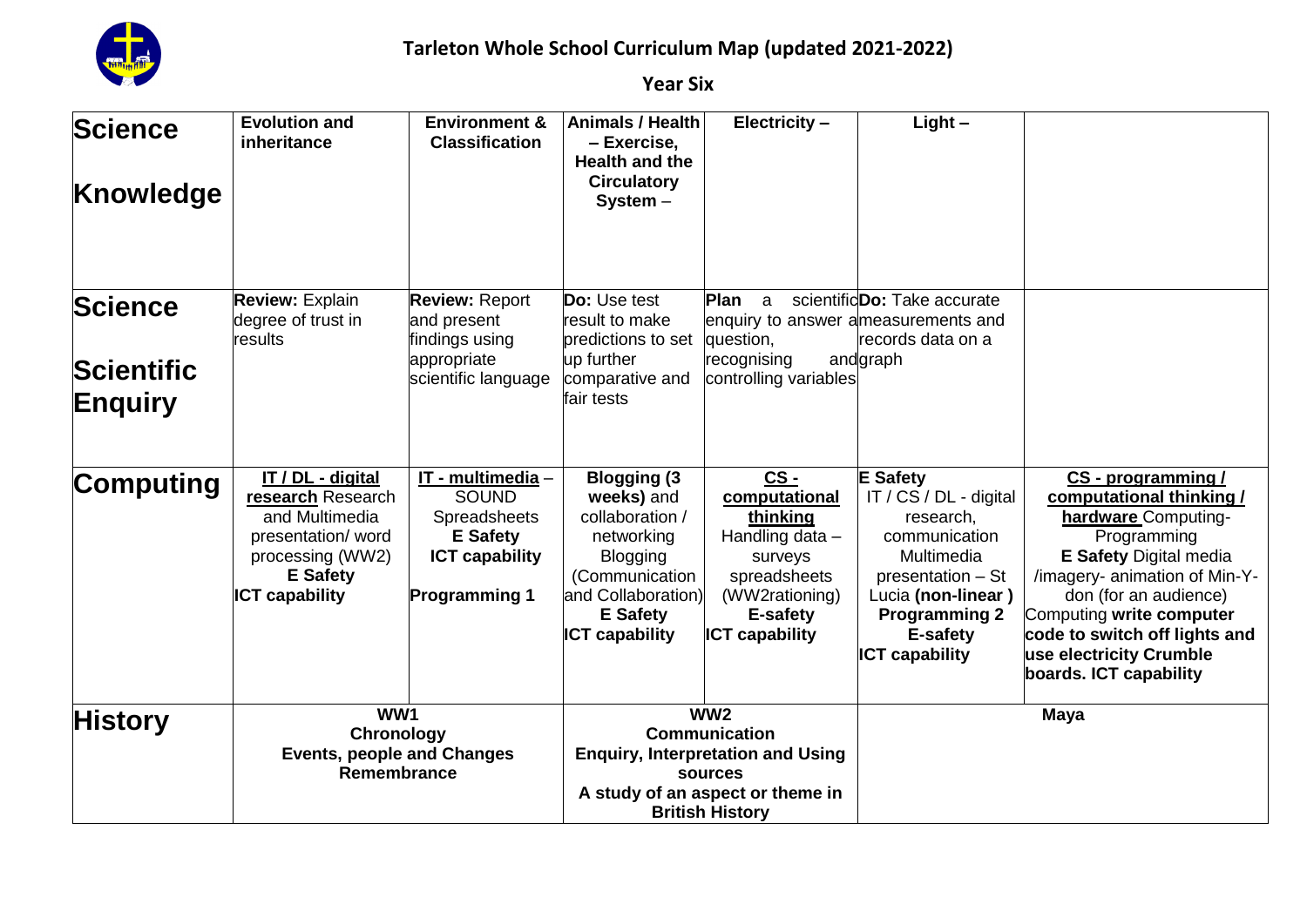

|           |                                                                                          |                                                                                                                    | (life in Britain since the 1930's)                                              |                                                                                                                           |                                                                                                           |                                                               |
|-----------|------------------------------------------------------------------------------------------|--------------------------------------------------------------------------------------------------------------------|---------------------------------------------------------------------------------|---------------------------------------------------------------------------------------------------------------------------|-----------------------------------------------------------------------------------------------------------|---------------------------------------------------------------|
| Geography | Climate change /<br>Global warming.                                                      | <b>WW2-European</b><br>countries                                                                                   |                                                                                 | <b>Africa</b>                                                                                                             | Local study - Tarleton Farming village.                                                                   |                                                               |
|           | Climate change affects<br>who, where and how?<br><b>Place and location</b><br>knowledge. | Allied nations,<br>Triple entente<br><b>Map Skills</b>                                                             | <b>Map Skills</b><br><b>Human and physical</b><br>Place and location knowledge. |                                                                                                                           | <b>Field work</b><br><b>Place and location skills</b><br><b>Locational Knowledge</b><br><b>Map Skills</b> |                                                               |
|           | <b>Map skills</b>                                                                        |                                                                                                                    |                                                                                 |                                                                                                                           |                                                                                                           |                                                               |
|           | Human and physical                                                                       | <b>Place and location</b><br>knowledge.                                                                            |                                                                                 | <b>Locational Knowledge</b>                                                                                               |                                                                                                           |                                                               |
| Art       | <b>Drawing</b> / portraits                                                               | Painting-colour<br>mixing / ART<br><b>WEEK-</b><br>Pastel / chalks $-$<br><b>Blitz scenes</b><br>$Recpling - art.$ | <b>COLLAGE</b><br>-Forgiveness art-<br>multi media                              |                                                                                                                           | <b>Textiles</b><br><b>Batik</b><br><b>3D Structure-</b>                                                   | <b>DIGITAL MEDIA</b><br><b>Manipulate Min-Y-Don</b><br>photos |
| <b>DT</b> | Food + cookery                                                                           |                                                                                                                    |                                                                                 | <b>DT Structures</b><br><b>Make an Anderson</b><br>Shelter / or eco<br><b>house</b><br><b>Bird houses</b><br>(Covid year) |                                                                                                           | <b>Crumble boards</b>                                         |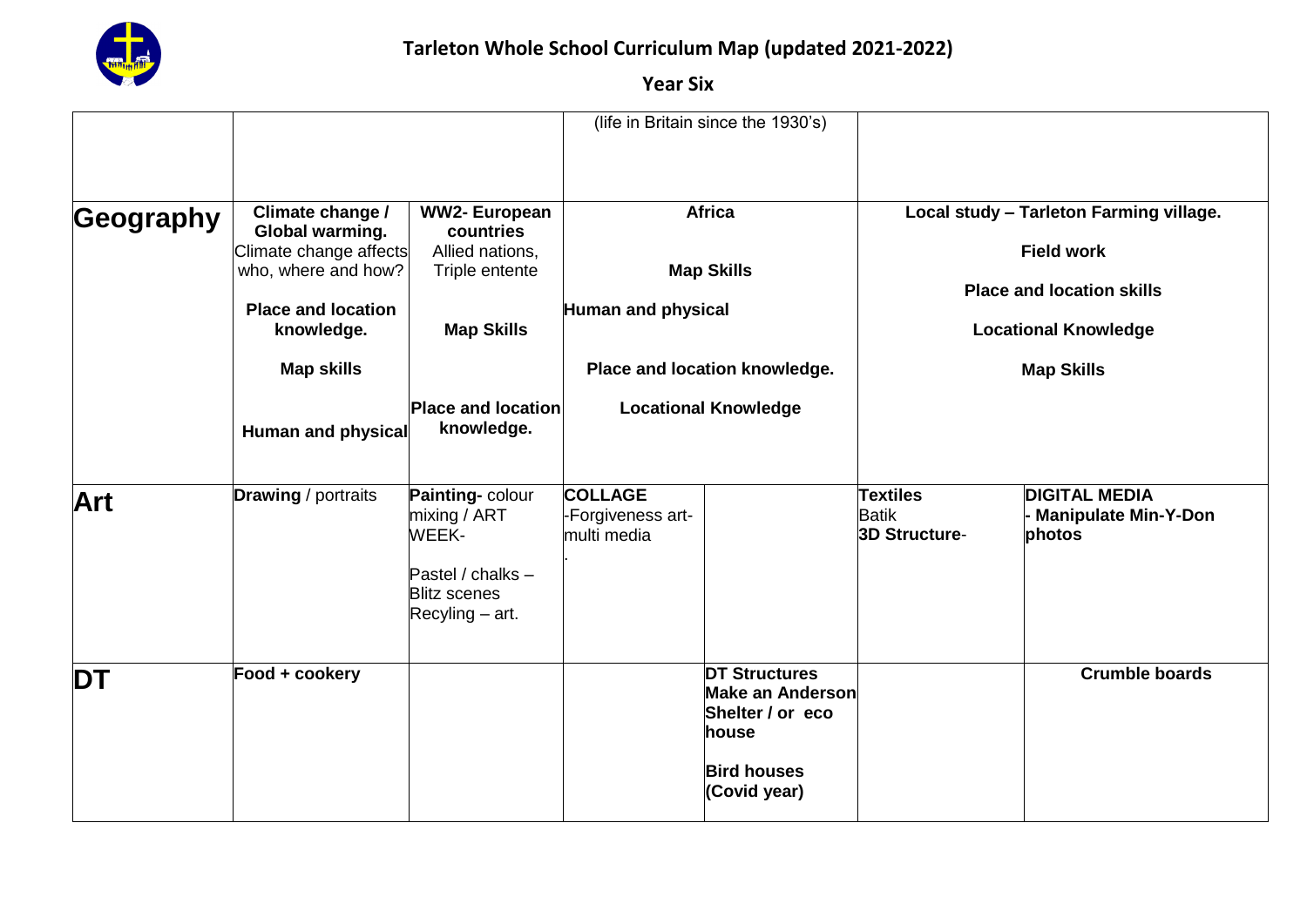

| <b>PSHE</b>                                                         | Bring me my world                  | <b>Celebrating</b><br>differences                                                                   | <b>Dreams &amp; Goals</b>                    | <b>Healthy Me</b>                       | <b>Relationships</b>                        | <b>Changing Me</b>                          |
|---------------------------------------------------------------------|------------------------------------|-----------------------------------------------------------------------------------------------------|----------------------------------------------|-----------------------------------------|---------------------------------------------|---------------------------------------------|
| <b>Music</b>                                                        | <b>Advanced rhythms</b>            | Dynamics, pitch<br>and texture<br><b>(Theme: Coast -</b><br><b>Fingal's Cave by</b><br>Mendelssohn) | <b>Songs of World</b><br>War 2               | <b>Film music</b>                       | Theme and<br>variations (Theme:<br>Pop Art) | Composing and performing a<br>Leavers' song |
| <b>RE And Class</b><br><b>Value</b>                                 | Life as a journey<br>People of God | How do Christians Why do<br>prepare for<br><b>Christmas</b>                                         | <b>Christians</b><br>celebrate the           | Easter - Who was Ascension and<br>Jesus | <b>Pentecost</b>                            | Ideas about God – People of<br><b>Faith</b> |
|                                                                     | Salvation                          | People of God<br>Gospels<br>Kingdom of God                                                          | <b>Eucharist</b><br>Incarnation<br>Salvation | Incarnation<br>Salvation                | Gospel<br>Salvation<br>Kingdom of God       | God<br>Kingdom of God                       |
| <b>PE</b>                                                           | <b>Invasion Games</b>              | <b>Circuits (Rotation</b><br>with gymnastics)                                                       | <b>Dance</b>                                 | <b>Athletics</b>                        | <b>Net &amp; Wall</b>                       | <b>Striking and Fielding</b>                |
| our WLSP overview<br>for 2020/21 is as<br>follows:                  | <b>OAA</b>                         | <b>OAA</b>                                                                                          | <b>Gymnastics</b>                            | <b>Gymnastics</b>                       | <b>Invasion</b>                             | <b>Invasion</b>                             |
| Wednesday AM -<br>Gym-Invasion<br>Games-OAA                         |                                    |                                                                                                     |                                              |                                         |                                             |                                             |
| Thursday full day -<br>Dance - Striking and<br>Fielding - Athletics |                                    |                                                                                                     |                                              |                                         |                                             |                                             |